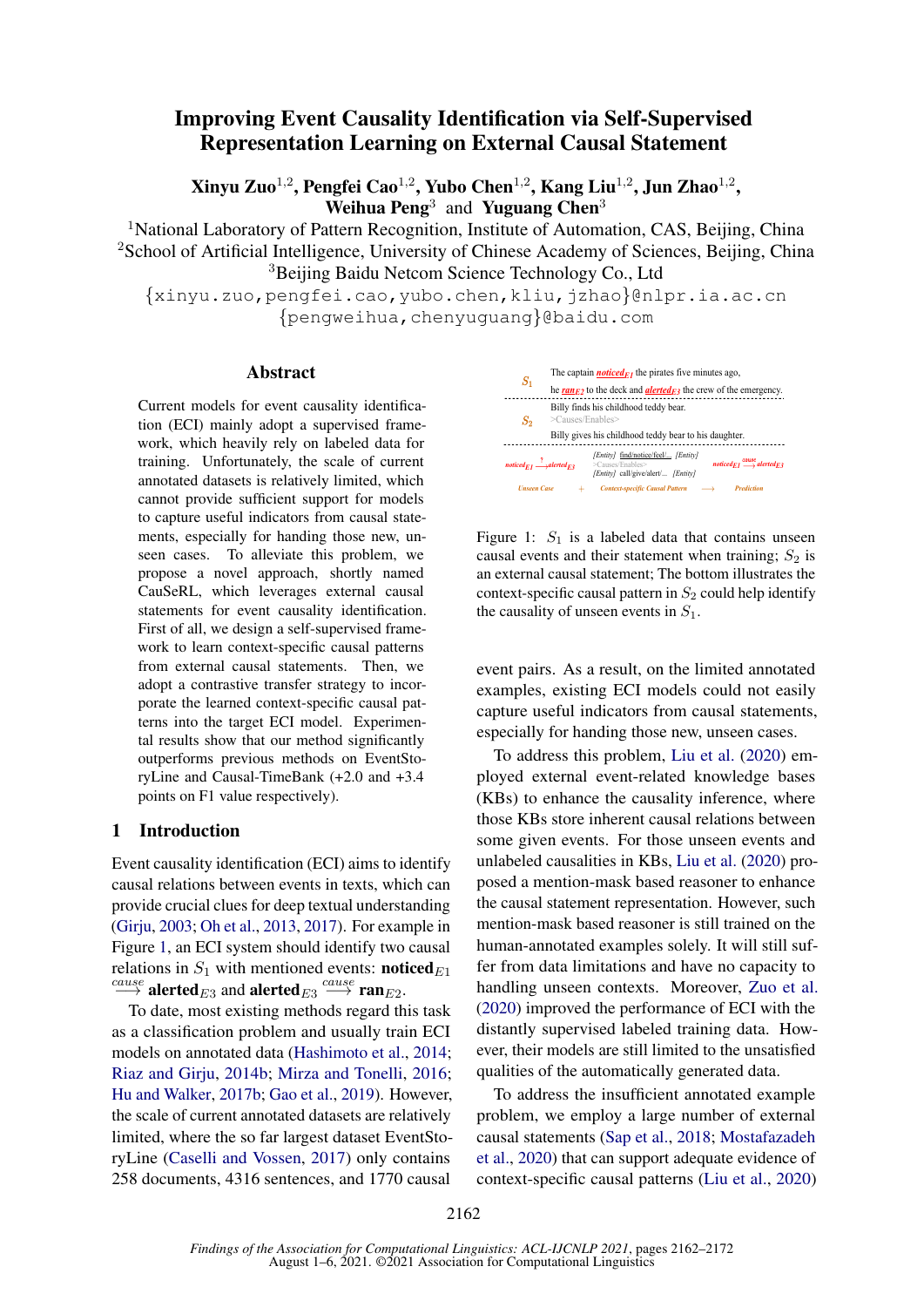for understanding event causalities. For example in Figure [1,](#page-0-0) the context-specific causal pattern support by an external causal statement  $S_2$  is helpful for identifying the causality of event *noticed* $E_1$ and event  $\det(\text{det}(E_3 \text{ in } S_1, \text{ which is unseen when}))$ only training with labeled data. However, different from annotated examples for the ECI task, there are no event annotations in the external causal statements. As a result, it is difficult for the models to learn context-specific causal patterns from them to identify event causalities. To resolve this issue, inspired by [Grill et al.](#page-8-4) [\(2020\)](#page-8-4), we design a selfsupervised representation learning framework to learn enhanced causal representations from external causal statements. Specifically, we iteratively sample two external causal statements, then take each of them as a target to learn the commonalities among them. Intuitively, we believe that the learned commonalities between different causal statements through self-supervision reflect such context-specific causal patterns which are helpful for identifying event causalities in the unseen cases.

Moreover, to incorporate the learned contextspecific causal patterns from external causal statements into the target ECI model, we employ a contrastive transfer strategy. In specific, we regard the self-supervised representation learning module as a teacher model that *masters* abundant external causal statements, and the target ECI model as a student model. Methodologically, we make the representation of the causal events encoded by the student model should be close to the causal representation grasped by the teacher model, and keep the representation of the non-causal events away from it. In this way, the mutual information between the teacher and student models could be maximized [\(Tian et al.,](#page-10-1) [2020\)](#page-10-1). Then the learned context-specific causal patterns could be naturally transferred into the ECI model and the generalization could be improved.

In experiments, we evaluate our model on two benchmarks. The experimental results show that our model achieves SOTA performance. Then, concrete proofs show that the effectiveness of our selfsupervised contrast-based framework for contextspecific causal patterns learning and transfer.

In summary, the contributions are as follows:

• We propose a novel approach, shortly named CauSeRL, which could leverage external causal statements to identify the causalities between events.

- First of all, we design a self-supervised framework to learn context-specific causal patterns from external causal statements. Then, we adopt a contrastive transfer strategy to incorporate the learned context-specific causal patterns into target ECI model for identification.
- Experimental results on two benchmarks show that our model achieves the best performance.

### 2 Related Work

Event Causality Identification Up to now, identifying the causality implied in the text has attracted more and more attention [\(Hu and Walker,](#page-9-8) [2017a;](#page-9-8) [Riaz and Girju,](#page-9-2) [2014b;](#page-9-2) [Hashimoto et al.,](#page-8-1) [2014;](#page-8-1) [Riaz and Girju,](#page-9-9) [2014a,](#page-9-9) [2010;](#page-9-10) [Do et al.,](#page-8-5) [2011;](#page-8-5) [Hidey and McKeown,](#page-9-11) [2016;](#page-9-11) [Beamer and Girju,](#page-8-6) [2009;](#page-8-6) [Hu et al.,](#page-9-12) [2017;](#page-9-12) [Hu and Walker,](#page-9-4) [2017b\)](#page-9-4). Recently, some benchmarks on the event causality have been released. [Mirza et al.](#page-9-13) [\(2014\)](#page-9-13), [Mirza and](#page-9-3) [Tonelli](#page-9-3) [\(2016\)](#page-9-3) extracted causal relation of events with a rule-based multi-sieve approach incorporating with event temporal relation. [Mirza and Tonelli](#page-9-14) [\(2014\)](#page-9-14) annotated the Causal-TimeBank of event causal relations. [Caselli and Vossen](#page-8-3) [\(2017\)](#page-8-3) annotated the EventStoryLine Corpus for event causality identification in 320 short stories based on the temporal and causal relations annotated dataset [\(Mostafazadeh et al.,](#page-9-15) [2016\)](#page-9-15). [Dunietz et al.](#page-8-7) [\(2017\)](#page-8-7) presented BECauSE 2.0, a new version of the BE-CauSE [\(Dunietz et al.,](#page-8-8) [2015\)](#page-8-8) of causal relation and other seven relations.

Based on the above benchmarks, [Gao et al.](#page-8-2) [\(2019\)](#page-8-2) modeled document-level structures to identify the causalities of events. [Liu et al.](#page-9-5) [\(2020\)](#page-9-5) identified event causalities with the mention masking generalization and external KBs. [Zuo et al.](#page-10-0) [\(2020\)](#page-10-0) improved the performance of ECI with the distantly automatically labeled training data. However, these methods only rely on a small scale of labeled data. In this paper, we introduce external causal statements to help identify event causalities.

Self-Supervised Representation Learning Self-supervised representation learning cares about producing good features generally helpful for many tasks [\(Weng,](#page-10-2) [2019\)](#page-10-2). [Wu et al.](#page-10-3) [\(2018\)](#page-10-3) proposed MemoryBank, which stores representations of all the data and samples a random set of keys as negative examples. [He et al.](#page-9-16) [\(2020\)](#page-9-16) provided a framework, MoCo, of unsupervised learning visual representation as a dynamic dictionary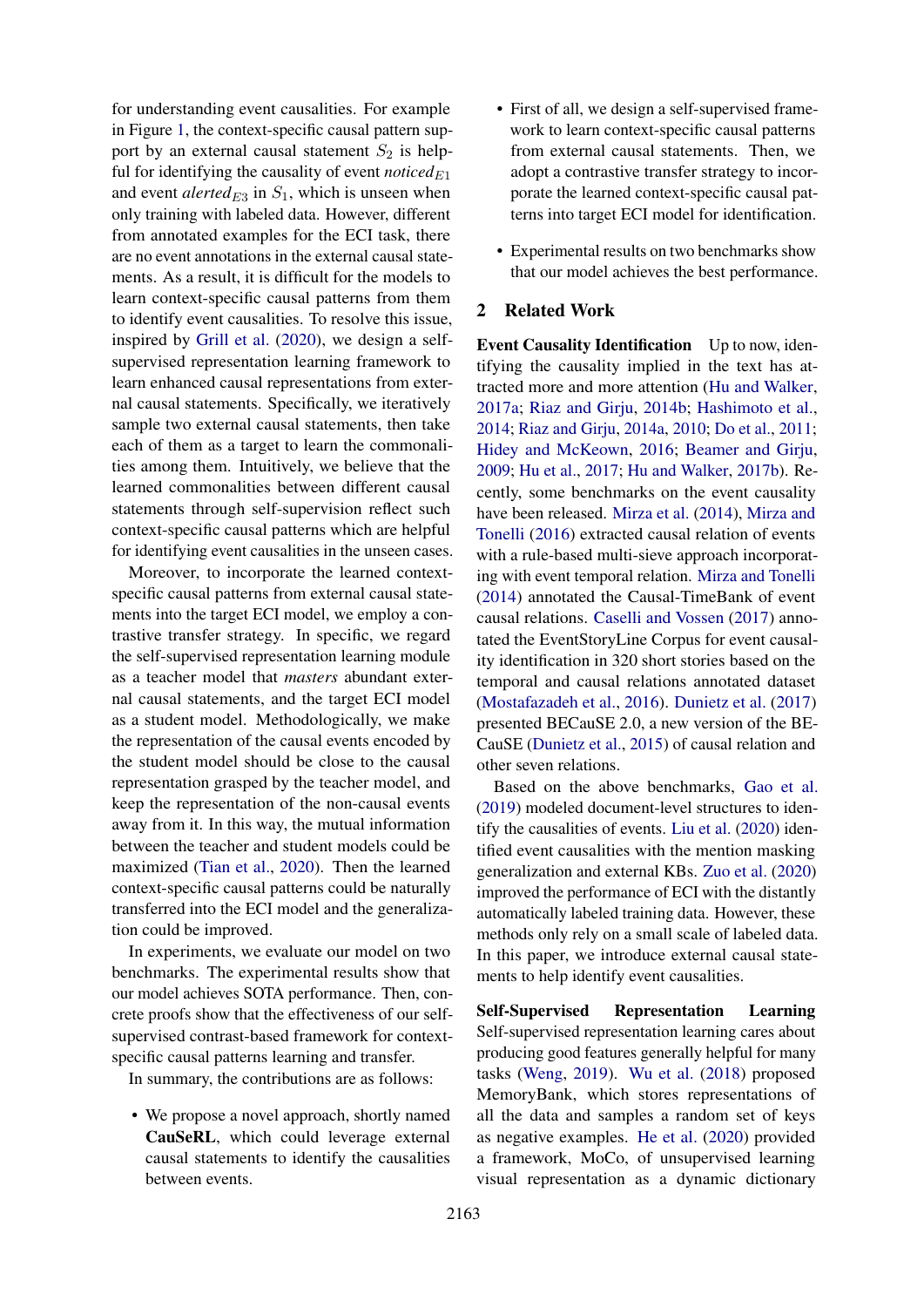<span id="page-2-0"></span>

Figure 2: The learning and transfer processes of the proposed CauSeRL for ECI. "//" means stop-gradient.

look-up. [Chen et al.](#page-8-9) [\(2020\)](#page-8-9) proposed the SimCLR which learns representations for visual inputs by maximizing agreement between differently augmented views of the same sample via a contrastive loss. [Grill et al.](#page-8-4) [\(2020\)](#page-8-4) claimed a novel representation learning framework relies on two neural networks, BYOL, without using negative samples. CURL [\(Srinivas et al.,](#page-10-4) [2020\)](#page-10-4) applies the above ideas in reinforcement learning. Inspired by them, we design a self-supervised framework to learn context-specific causal patterns from external causal statements and adopt a contrastive transfer strategy to incorporate them into target ECI model.

### 3 Methodology

As shown in Figure [2,](#page-2-0) the whole pipeline process of CauSeRL is divided into two major stages.

- Self-supervised causal representation learning (SelfRL, Sec. [3.1\)](#page-2-1). In this stage, we design a *self-supervised representation learning module* to learn enhanced causal representations by iteratively sampling two external causal statements, taking each of them as a target to learn their commonalities which reflect context-specific causal patterns.
- Contrastive representation transfer (ConRT, Sec. [3.2\)](#page-3-0). In this stage, we employ a *contrastive transfer module* to transfer the learned context-specific causal patterns into the ECI target model, the *event causality identifier*, via incorporating the enhanced causal representations from SelfRL.

### <span id="page-2-1"></span>3.1 Self-Supervised Causal Representation Learning (SelfRL)

SelfRL aims to train a module that masters contextspecific causal patterns from external causal statements by learning their enhanced causal representation with a self-supervised framework.

#### Self-Supervised Representation Learning Mod-

ule We design a self-supervised module to capture the context-specific causal patterns from external causal statements via learning their enhanced causal representation. However, there are no ECIspecific event annotations in the external causal statements, which makes them unable to be directly used as training data to train the ECI model. To handle this problem, inspired by [Grill et al.](#page-8-4) [\(2020\)](#page-8-4), we iteratively sample two external causal statements, take each of them as a target to learn their commonalities, that is, the causal representations, which reflect context-specific causal patterns.

In specific, as shown in Figure [2,](#page-2-0) we configure two networks for SelfRL, an online network, and a target network. The target network provides regression targets to train the online network which makes it learn the commonalities among two input causal statements, that is, the causal representations reflecting different context-specific causal patterns. Structurally, the online network is defined as a set of weights  $\theta$  which is comprised of three submodules: an *encoder*  $Enc_{\theta}$ , a *projector*  $Proj_{\theta}$  and a *predictor*  $Pred_{\theta}$ . And the target network has the same architecture as the online network, but no predictor and uses a different set of weights  $\delta$ .

In specific, we iteratively sample two external causal statements, initially encode them by BERT [\(Devlin et al.,](#page-8-10) [2019\)](#page-8-10), and input them into two net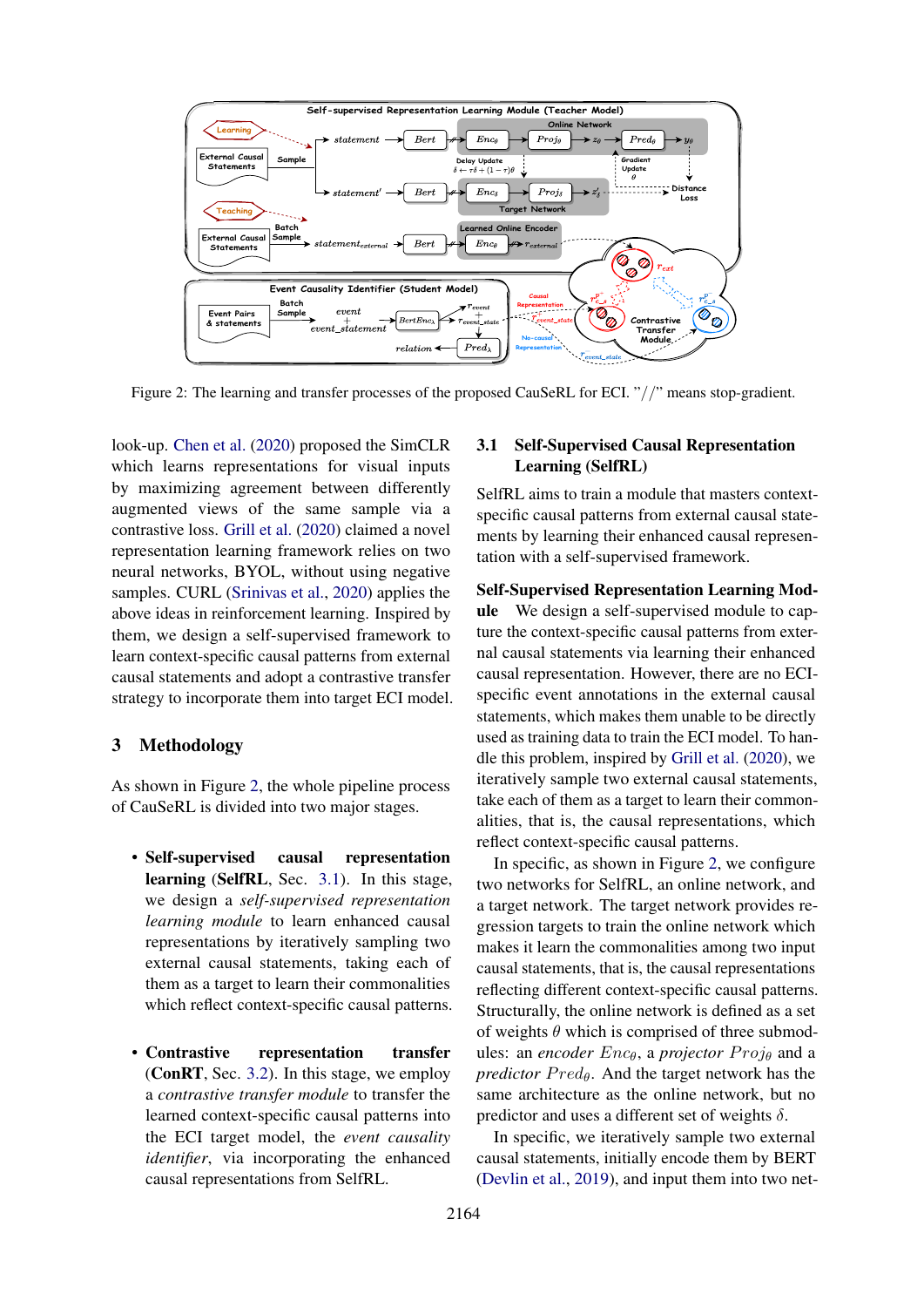works respectively. After encoding and projection, the online network and target network respectively output a projection  $z_{\theta}$  and  $z'_{\delta}$ . Then the online network outputs a prediction  $y_{\theta}$ , and takes the following mean square error between  $\ell_2$ -normalized  $\bar{y}_{\theta}$  and  $\bar{z}'_{\delta}$  as the training objective to learn the commonalities of two causal statements, that are regarded as the context-specific causal patterns.

$$
\mathcal{L}_{\theta,\delta} \triangleq \left\| \bar{\mathbf{y}}_{\theta} - \bar{\mathbf{z}}_{\delta}' \right\|_{2}^{2} = 2 - 2 \cdot \frac{\langle \mathbf{y}_{\theta}, \mathbf{z}_{\delta}' \rangle}{\left\| \mathbf{y}_{\theta} \right\|_{2} \cdot \left\| \mathbf{z}_{\delta}' \right\|_{2}},
$$
\n
$$
\bar{\mathbf{y}}_{\theta} \triangleq \mathbf{y}_{\theta} / \left\| \mathbf{y}_{\theta} \right\|_{2}, \bar{\mathbf{z}}_{\delta}' \triangleq \mathbf{z}_{\delta}' / \left\| \mathbf{z}_{\delta}' \right\|_{2}.
$$
\n(1)

To reduce the bias, we symmetrize the  $\mathcal{L}_{\theta,\delta}$  by swapping the input causal statements of the online and target networks to compute  $\mathcal{L}_{\theta,\delta}$ .

Learning of SelfRL For the learning of SelfRL, at each step, as shown in Algorithm [1,](#page-3-1) we minimize the  $\mathcal{L}_{\theta,\delta}^{tea}$  to stochastic gradient update the online network respect to the parameters  $\theta$  only. For the target network, the parameters  $\delta$  are an exponential moving average of the parameters  $\theta$  of the online network [\(Lillicrap et al.,](#page-9-17) [2016\)](#page-9-17):

$$
\mathcal{L}^{tea}_{\theta,\delta} = \mathcal{L}_{\theta,\delta} + \widetilde{\mathcal{L}}_{\theta,\delta},\tag{3}
$$

$$
\theta \leftarrow \eta_{tea} \nabla_{\theta} \mathcal{L}^{tea}_{\theta, \delta}, \tag{4}
$$

$$
\delta \leftarrow \tau \delta + (1 - \tau)\theta, \tag{5}
$$

where,  $\eta_{tea}$  is the learning rate of the online network, and  $\tau \in [0, 1]$  is the decay rate that determines the degree of the movement of  $\theta$  to  $\delta$ . As shown in Figure [2,](#page-2-0) when learning, BERT is only used to provide an initial representation for the input statements, and its parameters are not updated.

According to the theoretical analysis by [Grill](#page-8-4) [et al.](#page-8-4) [\(2020\)](#page-8-4), the addition of a predictor on the online network and the usage of a slow-moving average of the online parameters as the target network encourage SelfRL to encode a more informative causal representation of commonalities within the online projection and avoids collapsed solutions<sup>[1](#page-3-2)</sup>.

### <span id="page-3-0"></span>3.2 Contrastive Representation Transfer (ConRT)

ConRT aims to incorporate the context-specific causal patterns learned in SelfRL from external

<span id="page-3-1"></span>Algorithm 1 Two stages training of CauSeRL.

**Require:** External causal statements  $C$  for teacher model and event pairs with statements  $P$  for student model. Training:

| 1:                                     | <b>Stage: CAUSAL REPRESENTATION LEARNING</b>                                                                                                                                 |  |  |  |
|----------------------------------------|------------------------------------------------------------------------------------------------------------------------------------------------------------------------------|--|--|--|
| 2:                                     | <b>for</b> each batch $C_{bat} \in \mathcal{C}$ <b>do</b> $\Rightarrow$ <i>Learning of SelfRL</i>                                                                            |  |  |  |
| 3:                                     | <b>for</b> any two causal statements $\in \mathcal{C}_{bat}$ <b>do</b>                                                                                                       |  |  |  |
| 4:                                     | One for online another for target;                                                                                                                                           |  |  |  |
| 5:                                     | Get $y_{\theta}$ from $Pred_{\theta}$ in online network;                                                                                                                     |  |  |  |
| 6:                                     | Get $z'_{\delta}$ from $Proj_{\delta}$ in target network;                                                                                                                    |  |  |  |
| 7:                                     | Swap two statements into two networks;                                                                                                                                       |  |  |  |
| 8:                                     | Get symmetrical $y_{\theta}$ and $z'_{\delta}$ ;                                                                                                                             |  |  |  |
| 9:                                     | Compute $\mathcal{L}_{\theta,\delta}$ and $\widetilde{\mathcal{L}}_{\theta,\delta}$ ;                                                                                        |  |  |  |
| 10:                                    | end for                                                                                                                                                                      |  |  |  |
| 11:                                    | Compute batch $\mathcal{L}_{\theta, \delta}^{tea}$ in equation (3);                                                                                                          |  |  |  |
| 12:                                    | Stochastic gradient update $\theta$ in equation (4);                                                                                                                         |  |  |  |
| 13:                                    | Slow-moving update $\delta$ in equation (5);                                                                                                                                 |  |  |  |
| 14:                                    | end for                                                                                                                                                                      |  |  |  |
| 15:                                    | end Stage:                                                                                                                                                                   |  |  |  |
| 16:                                    |                                                                                                                                                                              |  |  |  |
|                                        |                                                                                                                                                                              |  |  |  |
|                                        | <b>Stage: CONTRASTIVE REPRESENTATION TRANSFER</b>                                                                                                                            |  |  |  |
|                                        | <b>for</b> each batch $\mathcal{P}_{bat} \in \mathcal{P}$ <b>do</b> $\triangleright$ <i>Learning of identifier</i>                                                           |  |  |  |
| 17:<br>18:<br>19:                      | for any event pair with statement $\in \mathcal{P}_{bat}$ do                                                                                                                 |  |  |  |
| 20:                                    | Get $r_{event}$ and $r_{event-state}$ from $BertEnc_{\lambda}$ ;                                                                                                             |  |  |  |
|                                        | Predict the causality of two events in one pair;                                                                                                                             |  |  |  |
|                                        | end for                                                                                                                                                                      |  |  |  |
|                                        | Compute batch $\mathcal{L}_{\lambda}^{stu}$ in equation (6);                                                                                                                 |  |  |  |
|                                        | Sample $\mathcal{C}_{bat} \in \mathcal{C}$ ;                                                                                                                                 |  |  |  |
|                                        | Get $r_{external}$ of $c \in \mathcal{C}_{bat}$ from learned $Enc_{\theta}$ ;                                                                                                |  |  |  |
| 21:<br>22:<br>23:<br>24:<br>25:<br>26: | Get $r_{event-state}^+$ , $r_{event-state}^-$ from $r_{event-state}$ ;                                                                                                       |  |  |  |
| 27:                                    |                                                                                                                                                                              |  |  |  |
| 28:                                    | Get mapped $r_{e,s}^{p^+}$ , $r_{e,s}^{p^-}$ and $r_{ext}$ ;<br>Compute $\mathcal{L}_{\lambda} = \mathcal{L}_{\lambda}^{stu} + \mathcal{L}_{\lambda}^{con}$ in equation (8); |  |  |  |
| 29:                                    | Stochastic gradient update $\lambda$ in equation (9);                                                                                                                        |  |  |  |
| 30:                                    | end for<br>31: end Stage:                                                                                                                                                    |  |  |  |

causal statements into the identifier. As aforementioned, the goal of SelfRL is learning the commonalities among different external causal statements, which does not make the representation learning module have the ability to distinguish the causal and non-causal statements directly. Therefore, we employ a contrastive transfer module to teach the learned context-specific causal patterns to the event causality identifier for training.

Event Causality Identifier Event causality identification is formulated as a sentence level binary classification problem. Specifically, we design a classifier based on BERT [\(Devlin et al.,](#page-8-10) [2019\)](#page-8-10) to build our identifier. The input is an event pair and its statement. As shown in Figure [2,](#page-2-0) we take representation of events  $r_{event}$  and their contextual statement  $r_{event\_state}$  encoded by  $BertEnc_{\lambda}$  as the input of top MLP predictor. Finally, the output is a binary vector to indicate the causal relation of the input two events expressed by their statement. The parameters of the identifier are defined as  $\lambda$  and the optimization function is the following

<span id="page-3-2"></span><sup>&</sup>lt;sup>1</sup>In this paper, collapse solution means that the model encodes all input statements as the same representation. The slow-moved target network keeps the predictor of the online network always near-optimal, thus avoiding the collapse.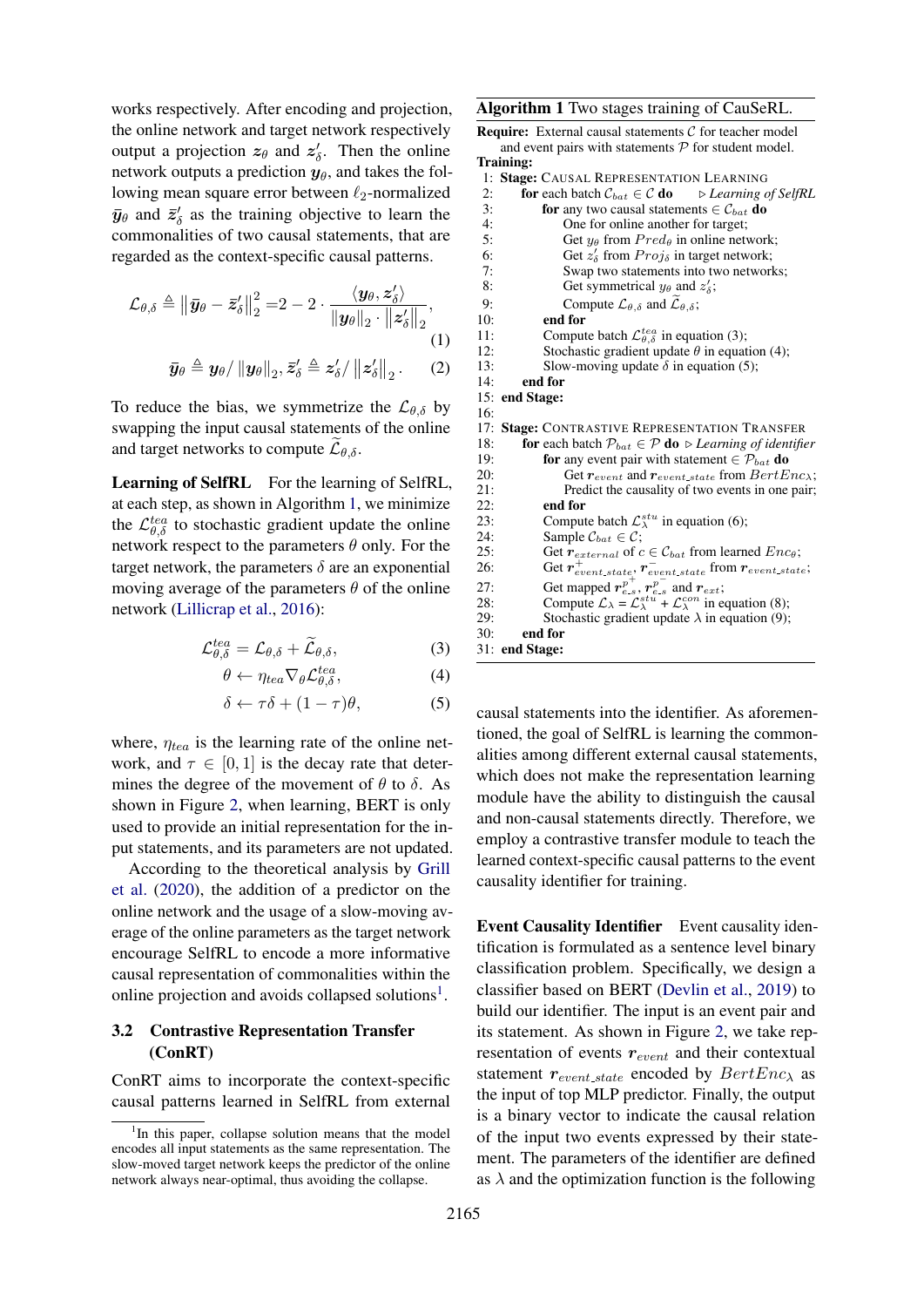<span id="page-4-0"></span>

| <b>Resource</b> | <b>Original Causal Statement Form</b>                           | <b>Converted Causal Statement Form</b>          |
|-----------------|-----------------------------------------------------------------|-------------------------------------------------|
| <b>GLU-SPE</b>  | Billy finds his childhood teddy bear $\geq$ Cause/Enable $\geq$ | Billy finds his childhood teddy bear, billy     |
|                 | Billy gives his childhood teddy bear to his daughter            | gives his childhood teddy bear to his daughter. |
| <b>GLU-GEN</b>  | Someone A finds Something $A > Cause/Enable >$                  | Someone_A finds Something_A, Someone_A          |
|                 | Someone_A gives Something_A to Someone_B                        | gives Something A to Someone B.                 |
| <b>ATOMIC</b>   | PersonX follows PersonY into room $>$ oW ant $>$ to             | PersonX follows PersonY into room, to know      |
|                 | know why PersonX is following them                              | why PersonX is following them.                  |
| <b>DISTANT</b>  | Fisk was shot to death by his mistress's new lover and          | Fisk was shot to death by his mistress's new    |
|                 | Fisk's ex-business partner.                                     | lover and Fisk's ex-business partner.           |

Table 1: The original and converted form (the input form of SelfRL) of different causal statements from three resources. GLU-SPE and GLU-GEN denote the specific and general statements from GLUCOSE respectively.

classification cross-entropy function:

$$
\mathcal{L}^{stu}_{\lambda} = \text{CrossE}(\text{MLP}([r_{event}; r_{event\_state}))).
$$
 (6)

Contrastive Transfer Module As aforementioned, inspired by [Tian et al.](#page-10-1) [\(2020\)](#page-10-1), we employ a contrastive transfer strategy to transfer the *"knowledge"* mastered by the teacher (self-supervised representation learning module), that is the contextspecific causal patterns, to the student (event causality identifier), which helps the latter to identify the event causalities. The key idea of contrastive transfer is intuitional: maximize the mutual information between the teacher and the student [\(Tian et al.,](#page-10-1) [2020\)](#page-10-1). Methodologically, we make the representation of the statements of causal events encoded by the student model should be close to the causal representation grasped by the teacher model. By contrast, we keep the representation of the statements of non-causal events away from it.

As shown in Figure [2,](#page-2-0) at each training step of identifier, we sample a batch of external causal statements into the learned  $Enc_{\theta}$  of the online network to obtain their causal representation  $r_{ext}$ for teaching. At the same time, we also sample a batch of event pairs with their statements into the  $BertEnc_{\lambda}$  of identifier to obtain the statement representation  $r_{event-state}$  of each event pair. Among one batch,  $r_{event\_state}$  consists of the  $r_{event\_state}^+$  of causal event pairs and the  $r_{event-state}^-$  of non-causal event pairs. After mapping  $r_{external}$ ,  $r_{event\_state}^+$ and  $r_{event-state}^-$  into a same space, we obtain  $r_{ext}$ ,  $r_{e-s}^{p^+}$  and  $r_{e-s}^{p^-}$  respectively. After that, we make  $r_{e-s}^{p^+}$ be close to  $r_{ext}$  in the contrastive loss function:

$$
\mathcal{L}_{\lambda}^{con} = \frac{1}{|\mathcal{P}^+|} \sum_{p^+ \in \mathcal{P}^+} \log \frac{e^{(\mathcal{D}(r_{e.s}^{p^+}, r_{ext})/T)}}{\sum_{p \in P} e^{(\mathcal{D}(r_{e.s}^p, r_{ext})/T)}}, \quad (7)
$$

where,  $P^+$  and  $P$  are the causal event pairs and all event pairs in one batch respectively,  $T$  is a temperature that adjusts the concentration level, and  $\mathcal D$  is the  $\ell_2$ -distance function to measure the distance of two representation.

Learning of Event Causality Identifier For the training of event causality identifier, we add contrastive loss to the basic classification loss, which could guide the identifier to learn context-specific causal patterns implied in the enhanced causal representation from SelfRL. As shown in Algorithm [1,](#page-3-1) we minimize the  $L_{\lambda}$  and stochastic gradient update the  $\lambda$  as following:

$$
\mathcal{L}_{\lambda} = \mathcal{L}_{\lambda}^{stu} + \mathcal{L}_{\lambda}^{con}, \tag{8}
$$

$$
\lambda \leftarrow \eta_{stu} \nabla_{\lambda} \mathcal{L}_{\lambda}, \tag{9}
$$

where,  $\eta_{stu}$  is the learning rate of the identifier. For evaluation, we predict the causality of input event pair without the contrastive transfer module. Additionally, the T in  $\mathcal{L}_{\lambda}^{con}$  indirectly plays a role in adjusting the influence weight of  $\mathcal{L}^{stu}_{\lambda}$  and  $\mathcal{L}^{con}_{\lambda}$ . In specific, for teaching, we take the learned  $Enc_{\theta}$ of the online network as the encoder, freeze its parameters, to provide the enhanced causal representation of the external causal statements for contrastive representation transfer.

#### 4 Experiments

### 4.1 Experimental Setup

Dataset and Evaluation Metrics for ECI Our experiments are conducted on two main benchmarks, including: EventStoryLine v0.9 (ESC) [\(Caselli and Vossen,](#page-8-3) [2017\)](#page-8-3) described above; and (2) Causal-TimeBank (CTB) [\(Mirza and Tonelli,](#page-9-14) [2014\)](#page-9-14) which contains 184 documents, 6813 events, and 318 causal event pairs. Same as previous methods, we use the last two topics of ESC as the development set for two datasets. For evaluation, we adopt Precision (P), Recall (R), and F1-score (F1) as evaluation metrics. We conduct 5-fold and 10 fold cross-validation on ESC and CTB respectively, same as previous methods. All the results are the average of three independent experiments.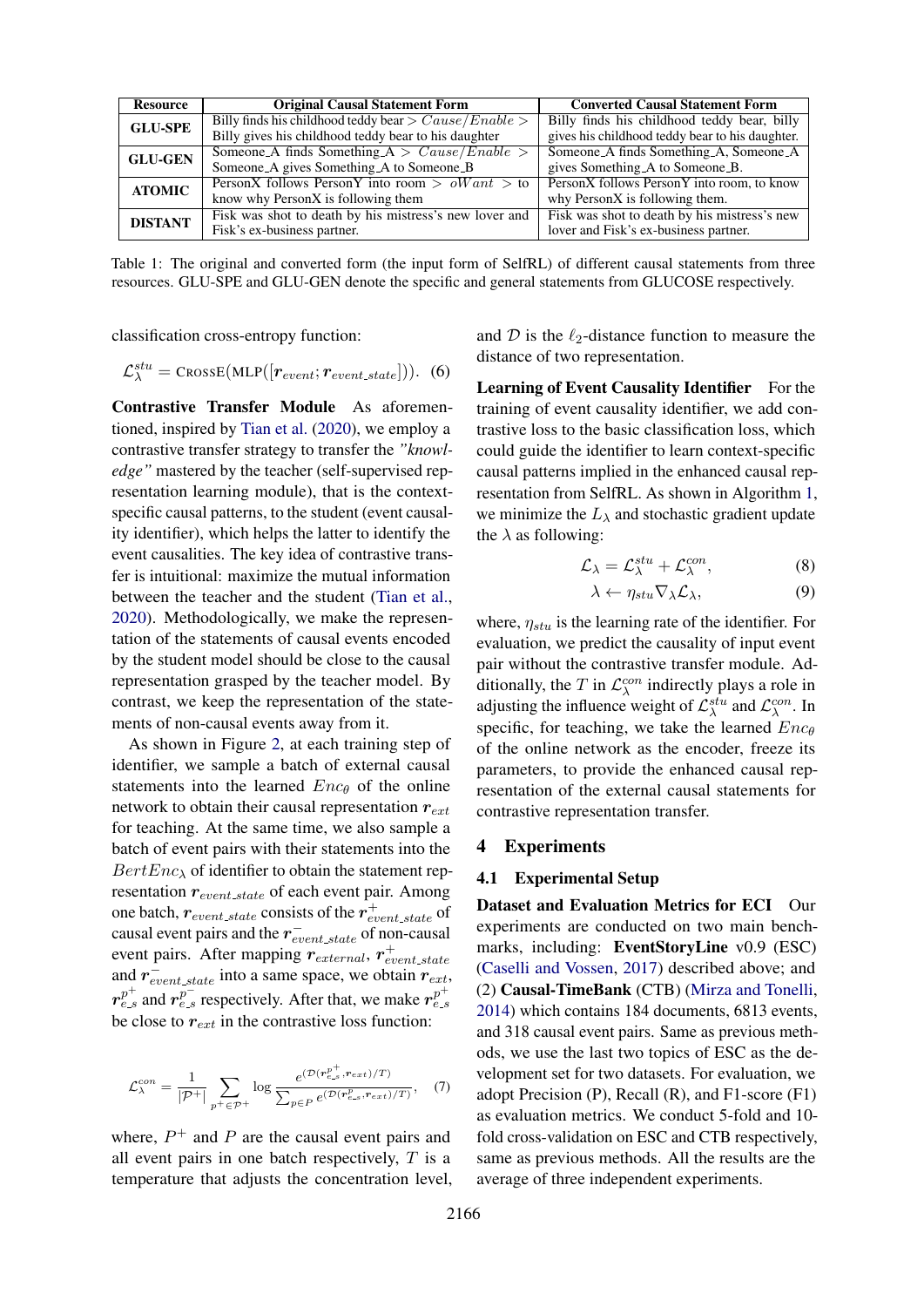Data Preparation for Self-Supervised Causal Representation Learning We take four types of external causal statements from three resources. Table [1](#page-4-0) illustrates the original form and the converted input form of SelfRL (Sec. [3.1\)](#page-2-1) of the causal statements from three different resources.

- GLUCOSE [\(Mostafazadeh et al.,](#page-9-7) [2020\)](#page-9-7): a large-scale dataset of implicit commonsense knowledge, encoded as causal explanatory mini-theories inspired by cognitive psychology. Each GLUCOSE explanation is stated both as a specific statement (grounded in a given context, GLU-SPE in Table [1\)](#page-4-0) and a corresponding general rule (applicable to other contexts, GLU-GEN in Table [1\)](#page-4-0).
- **ATOMIC** [\(Sap et al.,](#page-9-6) [2018\)](#page-9-6): an atlas of machine commonsense, as a step toward addressing the rich spectrum of inferential knowledge that is crucial for commonsense reasoning.
- DISTANT [\(Zuo et al.,](#page-10-0) [2020\)](#page-10-0): the automatically labeled training data for ECI via distant supervision that expresses the causal semantics between events.

Parameters Settings In implementations, all the BERT modules are implemented on BERT-Base architecture<sup>[2](#page-5-0)</sup>, which has 12-layers, 768-hiddens, and 12-heads. We employ the one-layer BiLSTM [\(Hochreiter and Schmidhuber,](#page-9-18) [1997\)](#page-9-18) as  $Enc_{\theta}$  and  $Enc_{\delta}$ . For parameters, we set the learning rate of SelfRL ( $\eta_{tea}$ ) and identifier ( $\eta_{stu}$ ) as 1e-5 and 2e-5 respectively. The size of the space in the contrastive transfer module and the hidden layer of BiLSTM are both set as 50. And we respectively set the decay rate  $\tau$  of moving average in SelfRL and the temperature of the contrastive loss  $\mathcal{L}_{\lambda}^{con}$  are 0.996 and 0.1 tuned on the development set. Moreover, we also tune the batch size of SelfRL and identifier as 48 and 16 respectively on the development set. And we apply the early stop and AdamW gradient strategy to optimize all models. We also adopt a negative sampling rate of 0.6 for the training of identifier, owing to the sparseness of positive examples in the ECI datasets.

Compared Methods Same as previous methods. For ESC, we prefer 1) S-Path [\(Cheng and Miyao,](#page-8-11) [2017\)](#page-8-11), a dependency path based sequential method

<span id="page-5-1"></span>

| <b>Methods</b>                     | P    | R    | F1      |  |
|------------------------------------|------|------|---------|--|
| <b>EventStoryLine</b>              |      |      |         |  |
| S-Path (Cheng and Miyao, 2017)     | 34.0 | 41.5 | 37.4    |  |
| S-Fea (Choubey and Huang, 2017)    | 32.7 | 44.9 | 37.8    |  |
| $LR+$ (Gao et al., 2019)           | 37.0 | 45.2 | 40.7    |  |
| ILP (Gao et al., 2019)             | 37.4 | 55.8 | 44.7    |  |
| <b>BERT</b>                        | 36.0 | 56.8 | 44.1    |  |
| KnowDis (Zuo et al., 2020)         | 39.7 | 66.5 | 49.7    |  |
| MasG (Liu et al., 2020)            | 41.9 | 62.5 | 50.1    |  |
| KnowDis+CauSeRL (Ours)             | 40.1 | 68.9 | $50.7*$ |  |
| MasG+CauSeRL (Ours)                | 40.8 | 68.0 | 51.0*   |  |
| CauSeRL $_{DISTANT}$ (Ours)        | 39.9 | 67.3 | $50.1*$ |  |
| CauSeRLATOMIC (Ours)               | 41.0 | 68.1 | 51.2*   |  |
| CauSeRL <sub>GLU-GEN</sub> (Ours)  | 41.4 | 67.8 | $51.4*$ |  |
| CauSeRL $_{GLU\text{-}SPE}$ (Ours) | 41.9 | 69.0 | $52.1*$ |  |
| <b>Causal-TimeBank</b>             |      |      |         |  |
| Rule-B (Mirza and Tonelli, 2014)   | 36.8 | 12.3 | 18.4    |  |
| Data-D (Mirza and Tonelli, 2014)   | 67.3 | 22.6 | 33.9    |  |
| VerR-C (Mirza, $2014$ )            | 69.0 | 31.5 | 43.2    |  |
| <b>BERT</b>                        | 39.5 | 44.5 | 41.9    |  |
| $MasG$ (Liu et al., 2020)          | 36.6 | 55.6 | 44.1    |  |
| KnowDis (Zuo et al., 2020)         | 42.3 | 60.5 | 49.8    |  |
| MasG+CauSeRL (Ours)                | 42.6 | 62.5 | $50.7*$ |  |
| KnowDis+CauSeRL (Ours)             | 42.5 | 66.0 | $51.7*$ |  |
| CauSeRL $_{DISTANT}$ (Ours)        | 41.6 | 63.9 | $50.4*$ |  |
| CauSeR $L_{ATOMIC}$ (Ours)         | 42.8 | 67.0 | $52.2*$ |  |
| CauSeRL $_{GLU\text{-}GEN}$ (Ours) | 43.0 | 66.8 | $52.3*$ |  |
| CauSeRL $_{GLU\text{-}SPE}$ (Ours) | 43.6 | 68.1 | $53.2*$ |  |

Table 2: Results of event causality identification on two benchmarks. Bold denotes best results; \* denotes a significant test at the level of 0.05;

that models the context between events to identify causality; 2) S-Fea [\(Choubey and Huang,](#page-8-12) [2017\)](#page-8-12), a sequence model explores complex human designed features for ECI; 3) LR+ and ILP [\(Gao](#page-8-2) [et al.,](#page-8-2) [2019\)](#page-8-2), document-level models adopt document structures for ECI.

For CTB, we prefer 1) Rule-B, a rule-based system; 2) Data-D, a data driven machine learning based system; 3) VerR-C, a verb rule based model with data filtering and causal signals enhancement. These models are designed by Mirza and Tonelli [\(2014;](#page-9-14) [2014\)](#page-9-19) for ECI. For both two datasets, 1) we build a baseline BERT (our basic proposed event causality identifier); 2) We prefer MasG [\(Liu](#page-9-5) [et al.,](#page-9-5) [2020\)](#page-9-5), a BERT-Large based SOTA model with mention masking generalization; 3) **KnowDis** [\(Zuo et al.,](#page-10-0) [2020\)](#page-10-0) improved the performance of ECI with the distantly labeled training data.

To make a fair comparison, we employ CauSeRL to retrain MasG and KnowDis to illustrate the effectiveness of our proposed approach for ECI on other methods. In specific, 1) MasG+CauSeRL: we retrain MasG with  $L_{\lambda}^{con}$  based on the CLU-SPE. To be consistent with other BERT-based compared models, we re-construct MasG based on BERT-Base rather than the original BERT-Large of MasG;

<span id="page-5-0"></span><sup>2</sup>[https://github.com/google-research/](https://github.com/google-research/bert) [bert](https://github.com/google-research/bert)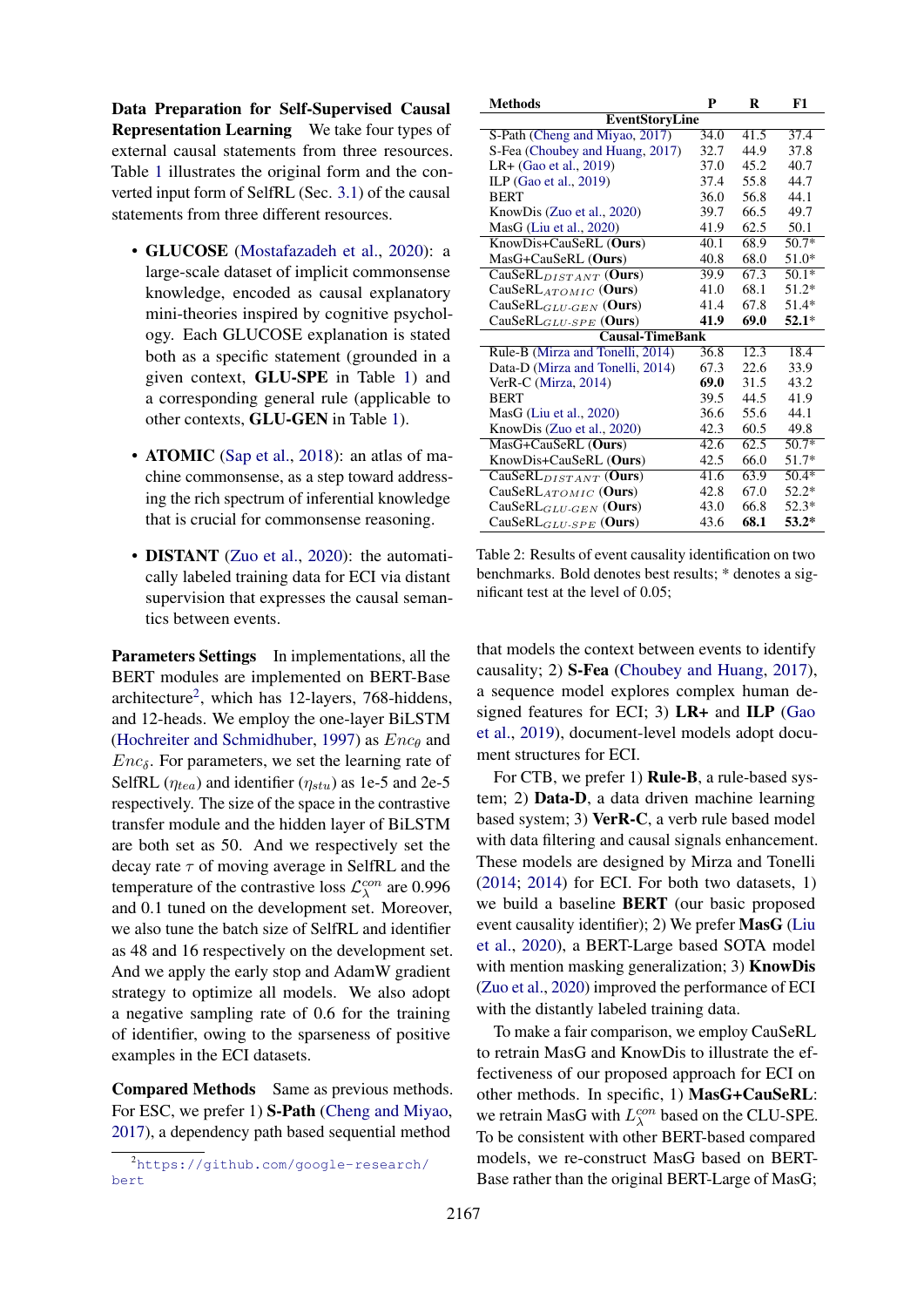<span id="page-6-0"></span>

| Methods                            | р    | ĸ    | к       |        |
|------------------------------------|------|------|---------|--------|
| $CauseRL_{GLU-SPE}$                | 41.9 | 69.0 | $52.1*$ |        |
| $Enc_{\theta - init}$ + ConRT      | 39.1 | 63.6 | 48.4*   | $-3.7$ |
| $BertEnc_{\lambda - init}$ + ConRT | 38.9 | 63.1 | 48.1*   | $-4.0$ |
| <b>RERT</b>                        | 36.0 | 56.8 | 44.1    |        |
| $BERT + SelfRL$ finetune           | 38.5 | 60 9 | $47.2*$ | $+3.1$ |

Table 3: Ablation results of the self-supervised causal representation learning (SelfRL, Sec. [3.1\)](#page-2-1) of ECI on EventStoryLine. \* denotes a significant test at the level of 0.05;  $\nabla$  means the points lower than CauSeRL or higher than BERT in the upper and lower parts respectively;  $Enc_{\theta - init}$  + ConRT denotes a varietal CauSeRL that removes SelfRL, directly employs an initial  $Enc_{\theta}$  of the online network to encode external causal statements into ConRT and trains it meanwhile;  $BertEnc_{\lambda-int}$  + ConRT denotes a varietal CauSeRL that removes SelfRL, directly employs a same initial  $BertEnc_{\lambda}$  of identifier to encode external causal statements into ConRT and trains it meanwhile;  $BERT+SelfRL$ <sub>finetune</sub> denotes a varietal CauSeRL that removes ConRT (Sec. [3.2\)](#page-3-0), and takes the learned  $Enc_{\theta}$  of the online network as the initial encoder of identifier on the BERT baseline model.

2) KnowDis+CauSeRL: we regard the automatically distantly labeled causal sentences generated by KnowDis as causal statements to learn in SelfRL, and transfer to KnowDis.

**CauSeRL**<sub>External-Statement</sub>: To further illustrate the ability of CauSeRL to learn the contextspecific causal patterns for the ECI task, we make CauSeRL learn from four types of external causal statements shown in Table [1](#page-4-0) for identifying the causalities between events. External-Statement denotes what kind of external causal statements.

#### 4.2 Our Method vs. State-of-the-art Methods

Table [2](#page-5-1) shows the results of ECI on EventStoryLine and Causal-TimeBank. From the results:

1) Our CauSeRL outperforms all baseline methods and achieves the best performance on F1 value, 52.1% on ESC and 53.2% on CTB respectively. Specifically, CauSeRL outperforms the no-bert (ILP/VerR-C) and bert (MasG/KnowDis) baseline methods by a margin of 7.4%/10.0% and 2.0%/3.4% on two benchmarks respectively. It illustrates the context-specific causal patterns from external causal statements are effective for ECI.

2) Comparing MasG+CauSeRL with MasG, we note that even with BERT-Base, the performance of MasG+CauSeRL is significantly higher than that of MasG based on BERT-Large. This shows that the context-specific causal patterns learned by CauSeRL from external causal statements can ef-

<span id="page-6-1"></span>

| <b>Methods</b>                     | р    | R    | F       | ▽      |
|------------------------------------|------|------|---------|--------|
| $CauserLGLU-SPE$                   | 41.9 | 69.0 | $52.1*$ |        |
| $Enc_{\theta-freeze}$ + SelfRL     | 37.8 | 59.9 | $46.4*$ | $-5.7$ |
| $Enc_{\theta - finetune}$ + SelfRL | 38.5 | 60.9 | $47.2*$ | $-4.9$ |
| <b>BERT</b>                        | 36.0 | 56.8 | 44 1    |        |
| $BERT + ConRTEnca$                 | 39.1 | 63.6 | 48.4*   | +4 3   |

Table 4: Ablation results of the contrastive representation transfer (ConRT, Sec. [3.2\)](#page-3-0) of ECI on EventStoryLine. \* denotes a significant test at the level of 0.05;  $\nabla$  means the points lower than CauSeRL or higher than BERT in the upper and lower parts respectively;  $Enc_{\theta-freeze}$  + SelfRL denotes a varietal CauSeRL that removes ConRT, and takes the frozen learned  $Enc_{\theta}$  of the online network as the encoder of identifier; Enc<sub>θ−finetune</sub> denotes a varietal CauSeRL that removes ConRT, and takes the learned  $Enc_{\theta}$  of the online network as the initial encoder of identifier; BERT + ConRT $_{Enc_{\theta}}$  denotes a varietal CauSeRL that removes SelfRL (Sec. [3.1\)](#page-2-1), directly employs an initial  $Enc_{\theta}$  of the online network to encode external causal statements into ConRT and trains it meanwhile.

fectively alleviate the limitation of mask generalization only relying on limited labeled causal context.

3) Comparing KnowDis+CauSeRL with Know-Dis, we find that CauSeRL could more efficiently make use of the automatically labeled causal statements, which learns their context-specific causal patterns to further enhance the ability of models to identify the causalities between events.

4) Comparing different external causal statements. a) GLU-SPE brings the most significant improvement because the specific causal statements from GLU-SPE have complete text structures that are more similar to ECI labeled data and make models easier to learn. There, all the ablation experiments are conducted on GLU-SPE. b) The effects of GLU-GEN and ATOMIC are similar because these two types of statements are abstract causal structures. Although they are similar to the contextspecific causal patterns, it is relatively difficult to understand directly. c) The improvement brought by DISTANT is relatively small because of the effects of the noise from distantly labeled data.

5) Comparing CauSeRL with MasG+CauSeRL, we notice that after removing the ConceptNet knowledge enhancement employed by MasG, the external causal statements could be better learned and transferred. This is because MasG directly flattens the event concept knowledge into the statement sequence, which disrupts the statement structure and affects the understanding of the statement.

6) It is worth noting that the improvement on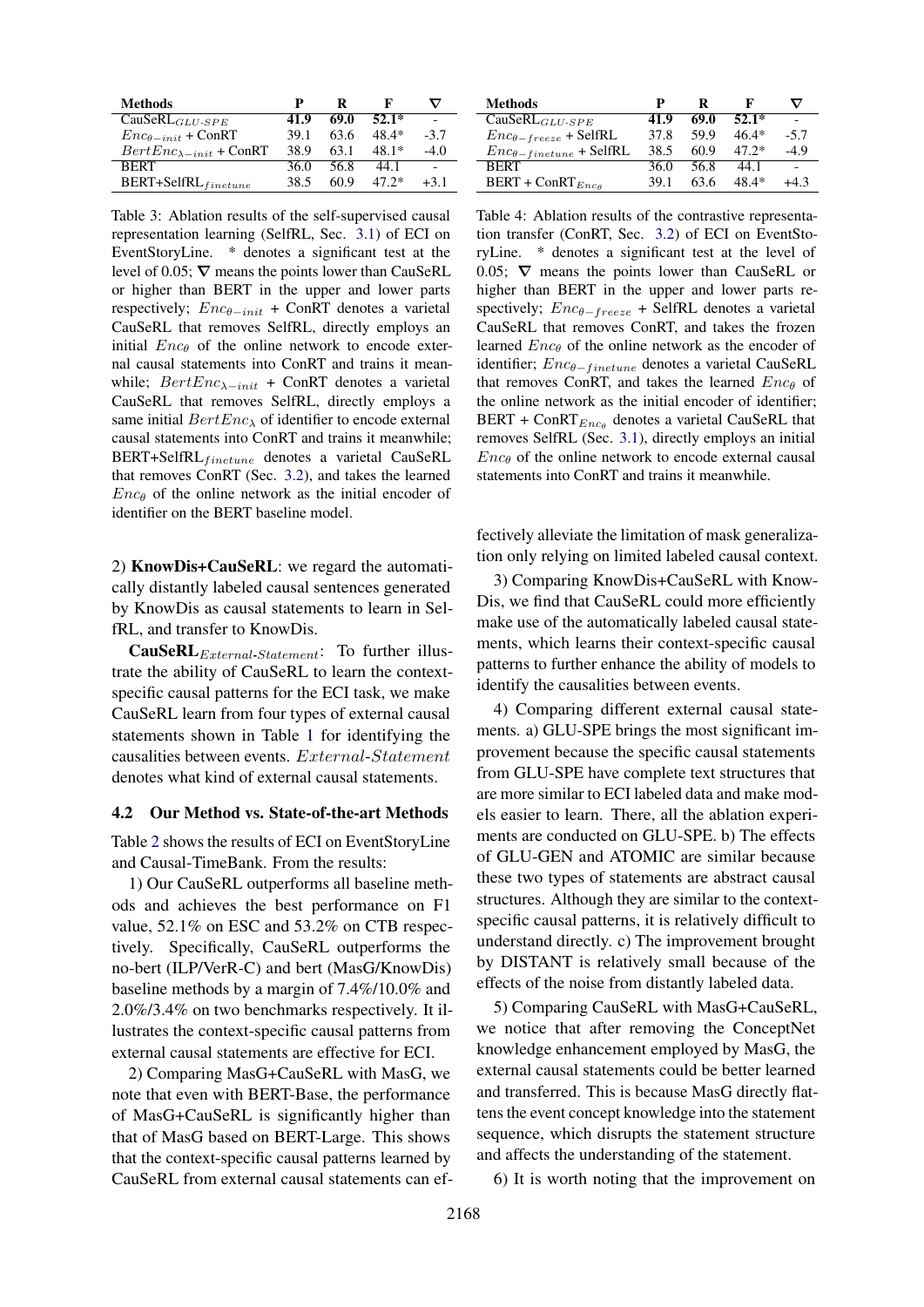<span id="page-7-0"></span>

Figure 3: Results of event causality identification on EventStoryLine that directly using external causal statements as the training data of ECI task.

the CTB is higher than that of the ESC, because the amount of labeled data of the former is relatively small, and more need for the help of external causal statements. Moreover, compared with the traditional methods based on features or rules, all BERT-based methods demonstrate high recall value, which is benefited from more training data, knowledge and causal statements.

## 4.3 Effect of Self-Supervised Causal Representation Learning

We analyze the effect of the self-supervised causal representation learning (SelfRL, Sec. [3.1\)](#page-2-1). As shown in Table [3,](#page-6-0) from the results, 1) after removing SelfRL, the performance of ECI significantly decreases. This illustrates that the context-specific causal patterns learned by SelfRL are important for the ECI model to understand the causality. 2) Comparing BERT+SelfRL $_{finetune}$  with BERT, the  $Enc_{\theta}$  that has learned from external causal statements could improve the performance of ECI to a certain extent. This illustrates that SelfRL could effectively capture the context-specific causal patterns in the statements for identification. 3) Comparing  $Enc_{\theta-int}$  + ConRT and  $BertEnc_{\lambda-int}$  + ConRT, after representation learning, the fine-tuned  $Enc_{\theta}$  could further improve the performance of ECI. This indirectly shows that the context-specific causal patterns learned in the SelfRL is generalized.

### 4.4 Effect of Contrastive Representation **Transfer**

We analyze the effect of the contrastive representation transfer (ConRT, Sec. [3.2\)](#page-3-0). As shown in Table [4,](#page-6-1) from the results, 1) after removing ConRT, the performance of ECI also significantly decreases. This illustrates that the learned causal representations from external statements are not suitable for direct application to ECI, and needs to be ef-

<span id="page-7-1"></span>

Figure 4: Case study of the probability changes with external causal statements enhancement.

fectively transferred that the ConRT focuses on. 2) Comparing BERT + ConRT $_{Enc}$  with BERT, even if causal representation learning is not carried out in advance, adopting contrast strategy to directly transfer the context-specific causal patterns could also help the inference of event causality to a certain extent. 3) Comparing  $Enc_{\theta-freeze}$  + SelfRL with  $Enc_{\theta - finetune}$  + SelfRL, we find that the causal representations encoded by pre-trained BERT and BiLSTM have similar effects. Aforementioned, to avoid collapse solutions (Sec. [3.1\)](#page-2-1), we choose the BiLSTM as an encoder in SelfRL that could be initialized completely independently.

### 4.5 Effect of the Utilization of External Causal Statement

As shown in Figure [3,](#page-7-0) we regard external causal statements as positive training data for ECI and directly use them to train the BERT baseline model. In specific, we treat two words that play a predicate role in the syntactic structure of each statement as events. From the results, CauSeRL could more effectively make use of causal statements to help understand the causalities of events. In contrast, directly serving as training data is not effective.

#### 4.6 Case Study

As shown in Figure [4,](#page-7-1) with limited labeled data, the model could not understand the causal relation between event *noticed* and event *alerted*. Fortunately, with the support of the context-specific causal pattern from GLU-SPE in Table [1,](#page-4-0) the prediction is modified correctly. Moreover, the original model that only trained with limited labeled data is ambiguous about the causal relation between event *alerted* and event *ran*. Influenced by the similar causal statements with the example in Table [1](#page-4-0) from ATOMIC, the prediction confidence is improved.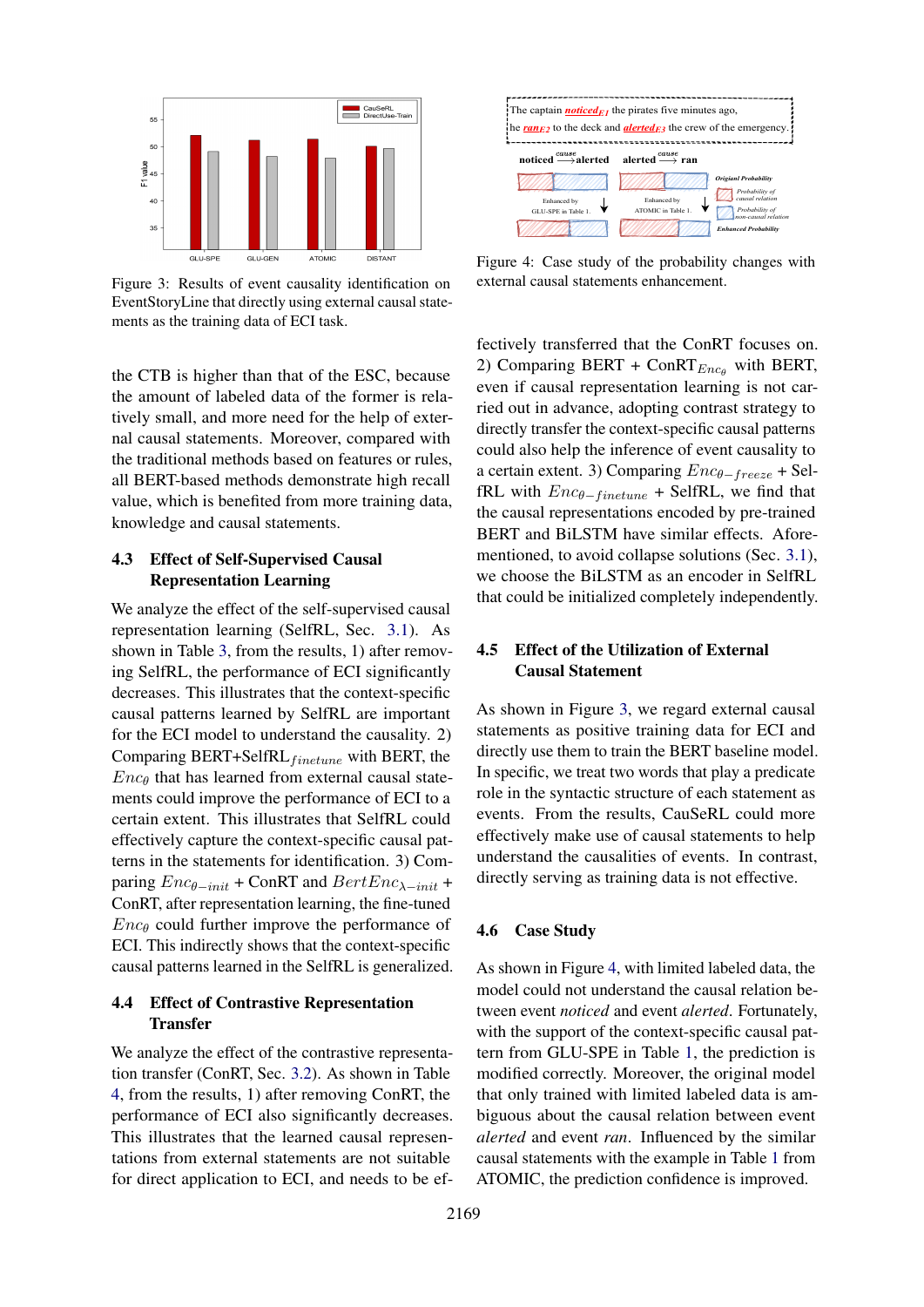#### 5 Conclusion

We propose a novel approach, CauSeRL, which could leverage external causal statements to identify the causalities of events. First of all, we design a self-supervised framework to learn contextspecific causal patterns from external causal statements. Then, we adopt a contrastive transfer strategy to incorporate the learned context-specific causal patterns into the target ECI model for identification. Experimental results on two benchmarks show that our model achieves the best performance.

#### Acknowledgments

We thank anonymous reviewers for their insightful comments and suggestions. This work is supported by the National Key Research and Development Program of China (No. 2017YFB1002101), the National Natural Science Foundation of China (No.61922085, 61976211). This work is also supported by Beijing Academy of Artificial Intelligence (BAAI2019QN0301) and the joint project with Beijing Baidu Netcom Science Technology Co., Ltd.

#### References

- <span id="page-8-6"></span>Brandon Beamer and Roxana Girju. 2009. [Using a bi](https://link.springer.com/chapter/10.1007%2F978-3-642-00382-0_35)[gram event model to predict causal potential.](https://link.springer.com/chapter/10.1007%2F978-3-642-00382-0_35) In *International Conference on Intelligent Text Processing and Computational Linguistics*, pages 430–441. Springer.
- <span id="page-8-3"></span>Tommaso Caselli and Piek Vossen. 2017. [The event](https://doi.org/10.18653/v1/W17-2711) [StoryLine corpus: A new benchmark for causal and](https://doi.org/10.18653/v1/W17-2711) [temporal relation extraction.](https://doi.org/10.18653/v1/W17-2711) In *Proceedings of the Events and Stories in the News Workshop*, pages 77– 86, Vancouver, Canada. Association for Computational Linguistics.
- <span id="page-8-9"></span>Ting Chen, Simon Kornblith, Mohammad Norouzi, and Geoffrey Hinton. 2020. [A simple framework](http://arxiv.org/abs/2002.05709) [for contrastive learning of visual representations.](http://arxiv.org/abs/2002.05709)
- <span id="page-8-11"></span>Fei Cheng and Yusuke Miyao. 2017. [Classifying tem](https://doi.org/10.18653/v1/P17-2001)[poral relations by bidirectional LSTM over depen](https://doi.org/10.18653/v1/P17-2001)[dency paths.](https://doi.org/10.18653/v1/P17-2001) In *Proceedings of the 55th Annual Meeting of the Association for Computational Linguistics (Volume 2: Short Papers)*, pages 1–6, Vancouver, Canada. Association for Computational Linguistics.
- <span id="page-8-12"></span>Prafulla Kumar Choubey and Ruihong Huang. 2017. [A](https://doi.org/10.18653/v1/D17-1190) [sequential model for classifying temporal relations](https://doi.org/10.18653/v1/D17-1190) [between intra-sentence events.](https://doi.org/10.18653/v1/D17-1190) pages 1796–1802.
- <span id="page-8-10"></span>Jacob Devlin, Ming-Wei Chang, Kenton Lee, and Kristina Toutanova. 2019. [BERT: Pre-training of](https://doi.org/10.18653/v1/N19-1423)

[deep bidirectional transformers for language under](https://doi.org/10.18653/v1/N19-1423)[standing.](https://doi.org/10.18653/v1/N19-1423) In *Proceedings of the 2019 Conference of the North American Chapter of the Association for Computational Linguistics: Human Language Technologies, Volume 1 (Long and Short Papers)*, pages 4171–4186, Minneapolis, Minnesota. Association for Computational Linguistics.

- <span id="page-8-5"></span>Quang Do, Yee Seng Chan, and Dan Roth. 2011. [Min](https://www.aclweb.org/anthology/D11-1027)[imally supervised event causality identification.](https://www.aclweb.org/anthology/D11-1027) In *Proceedings of the 2011 Conference on Empirical Methods in Natural Language Processing*, pages 294–303, Edinburgh, Scotland, UK. Association for Computational Linguistics.
- <span id="page-8-8"></span>Jesse Dunietz, Lori Levin, and Jaime Carbonell. 2015. [Annotating causal language using corpus lexicogra](https://doi.org/10.3115/v1/W15-1622)[phy of constructions.](https://doi.org/10.3115/v1/W15-1622) In *Proceedings of The 9th Linguistic Annotation Workshop*, pages 188–196, Denver, Colorado, USA. Association for Computational Linguistics.
- <span id="page-8-7"></span>Jesse Dunietz, Lori Levin, and Jaime Carbonell. 2017. [The BECauSE corpus 2.0: Annotating causality and](https://doi.org/10.18653/v1/W17-0812) [overlapping relations.](https://doi.org/10.18653/v1/W17-0812) In *Proceedings of the 11th Linguistic Annotation Workshop*, pages 95–104, Valencia, Spain. Association for Computational Linguistics.
- <span id="page-8-2"></span>Lei Gao, Prafulla Kumar Choubey, and Ruihong Huang. 2019. [Modeling document-level causal](https://doi.org/10.18653/v1/N19-1179) [structures for event causal relation identification.](https://doi.org/10.18653/v1/N19-1179) In *Proceedings of the 2019 Conference of the North American Chapter of the Association for Computational Linguistics: Human Language Technologies, Volume 1 (Long and Short Papers)*, pages 1808–1817, Minneapolis, Minnesota. Association for Computational Linguistics.
- <span id="page-8-0"></span>Roxana Girju. 2003. [Automatic detection of causal](https://doi.org/10.3115/1119312.1119322) [relations for question answering.](https://doi.org/10.3115/1119312.1119322) In *Proceedings of the ACL 2003 Workshop on Multilingual Summarization and Question Answering*, pages 76–83, Sapporo, Japan. Association for Computational Linguistics.
- <span id="page-8-4"></span>Jean-Bastien Grill, Florian Strub, Florent Altché, Corentin Tallec, Pierre H. Richemond, Elena Buchatskaya, Carl Doersch, Bernardo Avila Pires, ´ Zhaohan Guo, Mohammad Gheshlaghi Azar, Bilal Piot, Koray Kavukcuoglu, Rémi Munos, and Michal Valko. 2020. [Bootstrap your own latent - A new](https://proceedings.neurips.cc/paper/2020/hash/f3ada80d5c4ee70142b17b8192b2958e-Abstract.html) [approach to self-supervised learning.](https://proceedings.neurips.cc/paper/2020/hash/f3ada80d5c4ee70142b17b8192b2958e-Abstract.html) In *Advances in Neural Information Processing Systems 33: Annual Conference on Neural Information Processing Systems 2020, NeurIPS 2020, December 6-12, 2020, virtual*.
- <span id="page-8-1"></span>Chikara Hashimoto, Kentaro Torisawa, Julien Kloetzer, Motoki Sano, István Varga, Jong-Hoon Oh, and Yutaka Kidawara. 2014. [Toward future scenario gener](https://doi.org/10.3115/v1/P14-1093)[ation: Extracting event causality exploiting semantic](https://doi.org/10.3115/v1/P14-1093) [relation, context, and association features.](https://doi.org/10.3115/v1/P14-1093) In *Proceedings of the 52nd Annual Meeting of the Association for Computational Linguistics (Volume 1: Long*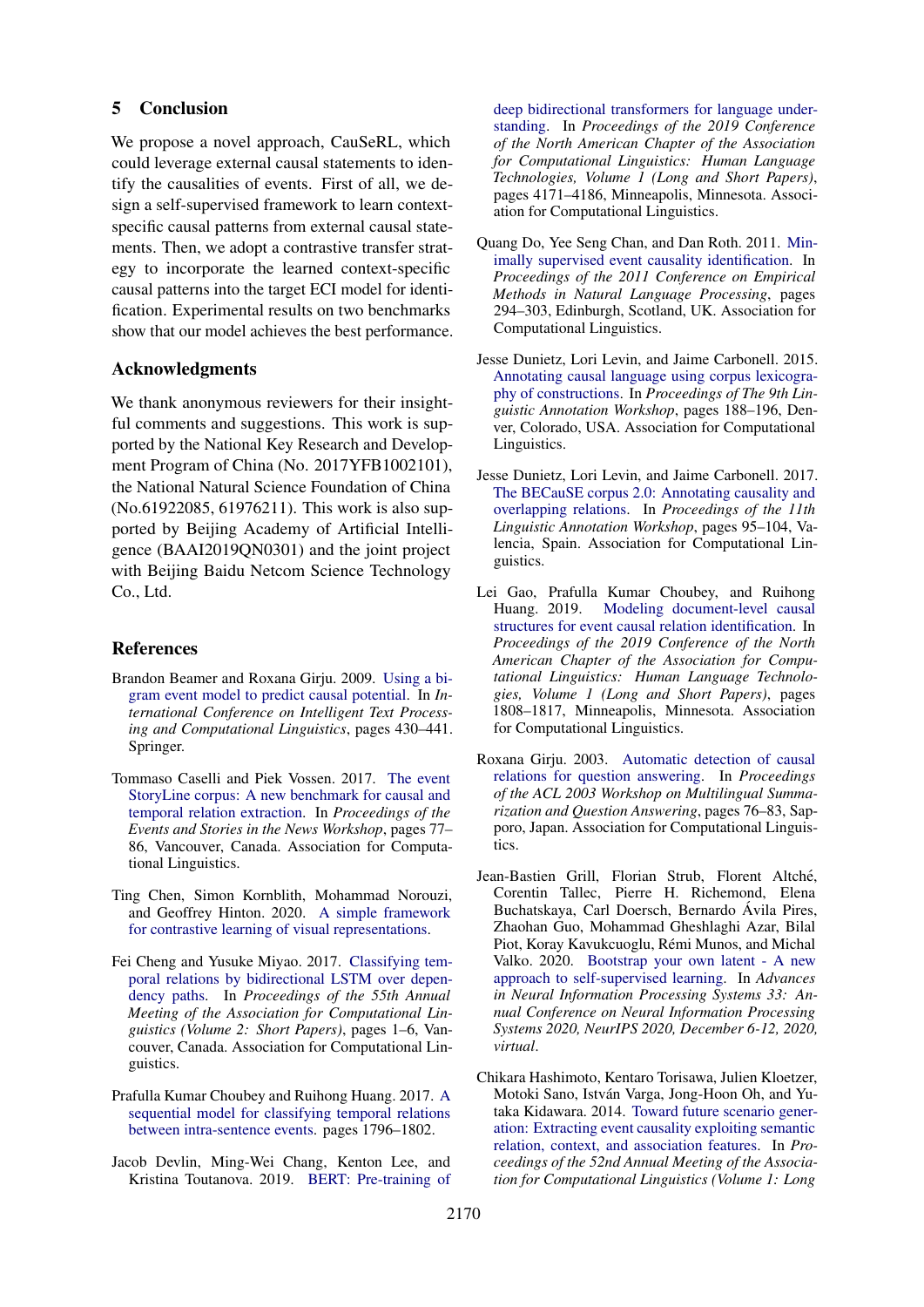*Papers)*, pages 987–997, Baltimore, Maryland. Association for Computational Linguistics.

- <span id="page-9-16"></span>Kaiming He, Haoqi Fan, Yuxin Wu, Saining Xie, and Ross Girshick. 2020. [Momentum contrast for unsu](http://arxiv.org/abs/1911.05722)[pervised visual representation learning.](http://arxiv.org/abs/1911.05722)
- <span id="page-9-11"></span>Christopher Hidey and Kathy McKeown. 2016. [Identi](https://doi.org/10.18653/v1/P16-1135)[fying causal relations using parallel Wikipedia arti](https://doi.org/10.18653/v1/P16-1135)[cles.](https://doi.org/10.18653/v1/P16-1135) In *Proceedings of the 54th Annual Meeting of the Association for Computational Linguistics (Volume 1: Long Papers)*, pages 1424–1433, Berlin, Germany. Association for Computational Linguistics.
- <span id="page-9-18"></span>Sepp Hochreiter and Jürgen Schmidhuber. 1997. [Long](https://doi.org/10.1162/neco.1997.9.8.1735) [short-term memory.](https://doi.org/10.1162/neco.1997.9.8.1735) *Neural computation*, 9:1735– 80.
- <span id="page-9-12"></span>Zhichao Hu, Elahe Rahimtoroghi, and Marilyn Walker. 2017. [Inference of fine-grained event causality from](https://doi.org/10.18653/v1/W17-2708) [blogs and films.](https://doi.org/10.18653/v1/W17-2708) pages 52–58.
- <span id="page-9-8"></span>Zhichao Hu and Marilyn Walker. 2017a. [Inferring nar](https://doi.org/10.18653/v1/W17-5540)[rative causality between event pairs in films.](https://doi.org/10.18653/v1/W17-5540) In *Proceedings of the 18th Annual SIGdial Meeting on Discourse and Dialogue*, pages 342–351, Saarbrücken, Germany. Association for Computational Linguistics.
- <span id="page-9-4"></span>Zhichao Hu and Marilyn A Walker. 2017b. Inferring narrative causality between event pairs in films. *arXiv preprint arXiv:1708.09496*.
- <span id="page-9-17"></span>T. Lillicrap, J. Hunt, A. Pritzel, N. Heess, T. Erez, Y. Tassa, D. Silver, and Daan Wierstra. 2016. [Con](https://arxiv.org/pdf/1509.02971.pdf)[tinuous control with deep reinforcement learning.](https://arxiv.org/pdf/1509.02971.pdf) *CoRR*, abs/1509.02971.
- <span id="page-9-5"></span>Jian Liu, Yubo Chen, and Jun Zhao. 2020. [Knowledge](https://www.ijcai.org/proceedings/2020/499) [enhanced event causality identification with mention](https://www.ijcai.org/proceedings/2020/499) [masking generalizations.](https://www.ijcai.org/proceedings/2020/499) In *IJCAI-20*, pages 3608– 3614. International Joint Conferences on Artificial Intelligence Organization. Main track.
- <span id="page-9-19"></span>Paramita Mirza. 2014. [Extracting temporal and causal](https://doi.org/10.3115/v1/P14-3002) [relations between events.](https://doi.org/10.3115/v1/P14-3002) pages 10–17.
- <span id="page-9-13"></span>Paramita Mirza, Rachele Sprugnoli, Sara Tonelli, and Manuela Speranza. 2014. [Annotating causality](https://doi.org/10.3115/v1/W14-0702) [in the TempEval-3 corpus.](https://doi.org/10.3115/v1/W14-0702) In *Proceedings of the EACL 2014 Workshop on Computational Approaches to Causality in Language (CAtoCL)*, pages 10–19, Gothenburg, Sweden. Association for Computational Linguistics.
- <span id="page-9-14"></span>Paramita Mirza and Sara Tonelli. 2014. [An analy](https://www.aclweb.org/anthology/C14-1198)[sis of causality between events and its relation to](https://www.aclweb.org/anthology/C14-1198) [temporal information.](https://www.aclweb.org/anthology/C14-1198) In *Proceedings of COLING 2014, the 25th International Conference on Computational Linguistics: Technical Papers*, pages 2097– 2106, Dublin, Ireland. Dublin City University and Association for Computational Linguistics.
- <span id="page-9-3"></span>Paramita Mirza and Sara Tonelli. 2016. [CATENA:](https://www.aclweb.org/anthology/C16-1007) [CAusal and TEmporal relation extraction from NAt](https://www.aclweb.org/anthology/C16-1007)[ural language texts.](https://www.aclweb.org/anthology/C16-1007) In *Proceedings of COLING*

*2016, the 26th International Conference on Computational Linguistics: Technical Papers*, pages 64–75, Osaka, Japan. The COLING 2016 Organizing Committee.

- <span id="page-9-15"></span>Nasrin Mostafazadeh, Alyson Grealish, Nathanael Chambers, James Allen, and Lucy Vanderwende. 2016. [CaTeRS: Causal and temporal relation](https://doi.org/10.18653/v1/W16-1007) [scheme for semantic annotation of event structures.](https://doi.org/10.18653/v1/W16-1007) In *Proceedings of the Fourth Workshop on Events*, pages 51–61, San Diego, California. Association for Computational Linguistics.
- <span id="page-9-7"></span>Nasrin Mostafazadeh, Aditya Kalyanpur, Lori Moon, David Buchanan, Lauren Berkowitz, Or Biran, and Jennifer Chu-Carroll. 2020. [GLUCOSE: GeneraL](https://doi.org/10.18653/v1/2020.emnlp-main.370)[ized and COntextualized story explanations.](https://doi.org/10.18653/v1/2020.emnlp-main.370) In *Proceedings of the 2020 Conference on Empirical Methods in Natural Language Processing (EMNLP)*, pages 4569–4586, Online. Association for Computational Linguistics.
- <span id="page-9-0"></span>Jong-Hoon Oh, Kentaro Torisawa, Chikara Hashimoto, Motoki Sano, Stijn De Saeger, and Kiyonori Ohtake. 2013. [Why-question answering using intra- and](https://www.aclweb.org/anthology/P13-1170) [inter-sentential causal relations.](https://www.aclweb.org/anthology/P13-1170) In *Proceedings of the 51st Annual Meeting of the Association for Computational Linguistics (Volume 1: Long Papers)*, pages 1733–1743, Sofia, Bulgaria. Association for Computational Linguistics.
- <span id="page-9-1"></span>Jong-Hoon Oh, Kentaro Torisawa, Canasai Kruengkrai, Ryu Iida, and Julien Kloetzer. 2017. [Multi-column convolutional neural networks with](https://dl.acm.org/doi/pdf/10.1145/3018661.3018737) [causality-attention for why-question answering.](https://dl.acm.org/doi/pdf/10.1145/3018661.3018737) In *Proceedings of the Tenth ACM International Conference on Web Search and Data Mining*, pages 415– 424. ACM.
- <span id="page-9-10"></span>Mehwish Riaz and Roxana Girju. 2010. [Another look](https://ieeexplore.ieee.org/stamp/stamp.jsp?tp=&arnumber=5629128&tag=1) [at causality: Discovering scenario-specific contin](https://ieeexplore.ieee.org/stamp/stamp.jsp?tp=&arnumber=5629128&tag=1)[gency relationships with no supervision.](https://ieeexplore.ieee.org/stamp/stamp.jsp?tp=&arnumber=5629128&tag=1) In *2010 IEEE Fourth International Conference on Semantic Computing*, pages 361–368. IEEE.
- <span id="page-9-9"></span>Mehwish Riaz and Roxana Girju. 2014a. [In-depth ex](https://doi.org/10.3115/v1/W14-4322)[ploitation of noun and verb semantics to identify cau](https://doi.org/10.3115/v1/W14-4322)[sation in verb-noun pairs.](https://doi.org/10.3115/v1/W14-4322) In *Proceedings of the 15th Annual Meeting of the Special Interest Group on Discourse and Dialogue (SIGDIAL)*, pages 161– 170, Philadelphia, PA, U.S.A. Association for Computational Linguistics.
- <span id="page-9-2"></span>Mehwish Riaz and Roxana Girju. 2014b. [Recognizing](https://doi.org/10.3115/v1/W14-0707) [causality in verb-noun pairs via noun and verb se](https://doi.org/10.3115/v1/W14-0707)[mantics.](https://doi.org/10.3115/v1/W14-0707) In *Proceedings of the EACL 2014 Workshop on Computational Approaches to Causality in Language (CAtoCL)*, pages 48–57, Gothenburg, Sweden. Association for Computational Linguistics.
- <span id="page-9-6"></span>Maarten Sap, Ronan LeBras, Emily Allaway, Chandra Bhagavatula, Nicholas Lourie, Hannah Rashkin, Brendan Roof, Noah A. Smith, and Yejin Choi. 2018. [ATOMIC: an atlas of machine commonsense for if](http://arxiv.org/abs/1811.00146)[then reasoning.](http://arxiv.org/abs/1811.00146) *CoRR*, abs/1811.00146.